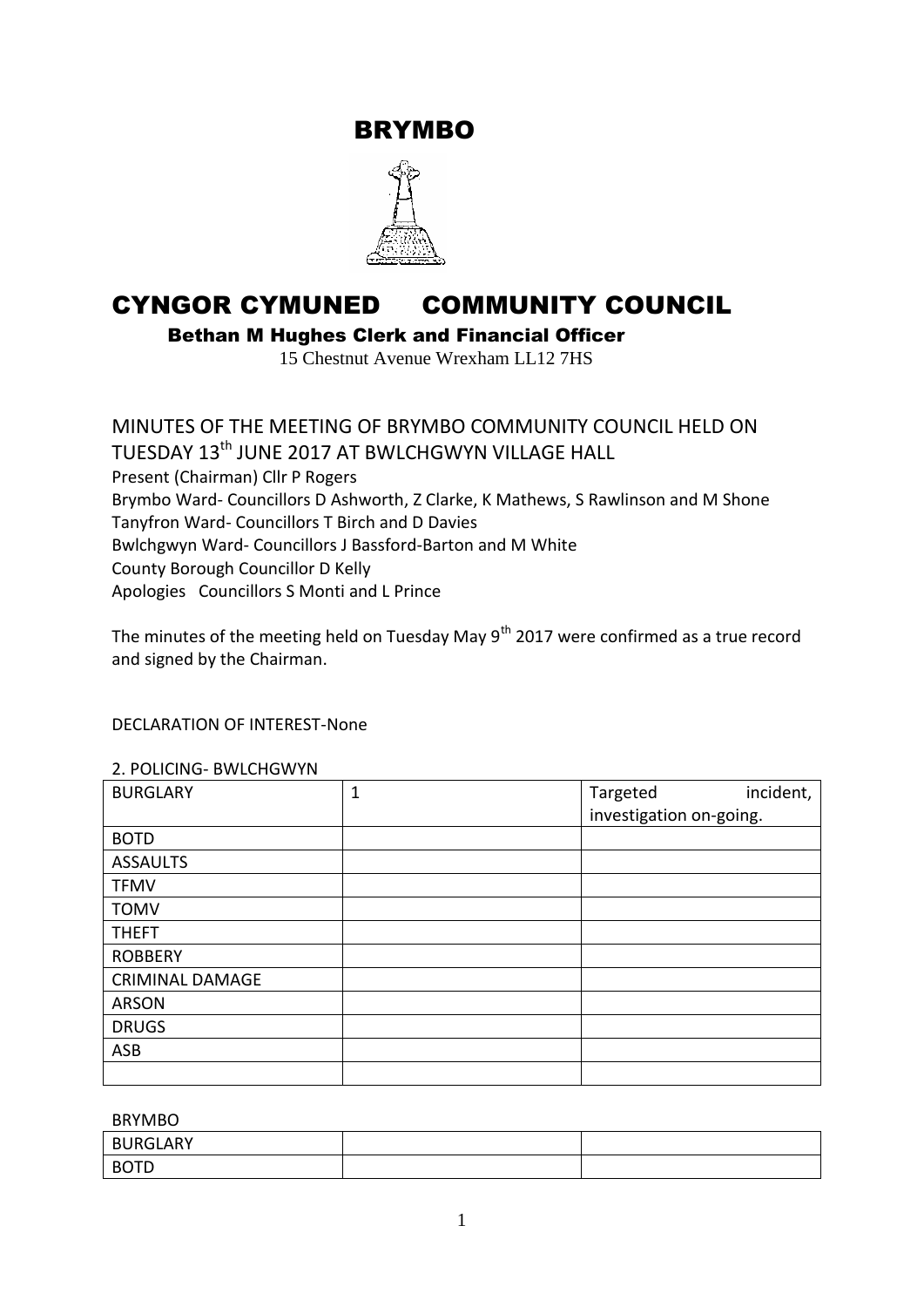| <b>ASSAULTS</b>        |  |
|------------------------|--|
| <b>TFMV</b>            |  |
| <b>TOMV</b>            |  |
| <b>THEFT</b>           |  |
| <b>ROBBERY</b>         |  |
| <b>CRIMINAL DAMAGE</b> |  |
| <b>ARSON</b>           |  |
| <b>DRUGS</b>           |  |
| ASB                    |  |

No crime statistics for Brymbo had been submitted to the Clerk.

CBC Kelly told members that PCSO Ahmed had now moved from Brymbo/Tanyfron to Bwlchgwyn. The Chairman wished to convey his thanks to PCSO Ahmed for her continued hard work in the village and her commitment to the community.

# **3. COUNTY BOROUGH COUNCILLOR'S REPORTS**

CBC Kelly told members that the traffic calming scheme in Bwlchgwyn was still not completed and he was waiting to speak with Darren Green of WCBC to move things further along. With regards to the future project for the village of Bwlchgwyn, CBC Kelly said that with the co-option of a third Councillor for Bwlchgwyn a scheme could now be discussed amongst the 3 Councillors. There had been a few issues with the tennis courts during the month which the Clerk had passed to the Councillors of Bwlchgwyn who agreed that this could possibly be an area for improvement for the youth of the village. CBC Kelly said that he and The Chairman would now meet regularly with lead members to hopefully move forward the BVH project.

CBC Rogers told members that the surgery on Forge Road would not be renewing its contract with the Health Board. Meetings were being set up to find a way forward and there was concern in the ward. The specification for the path to the skate park had been forwarded and WCBC were happy with this. The work would now commence. CBC Rogers said that there had been an issue with trees on Heritage Way. Work was due to begin to cut them back starting in the Tanyfron ward . This would take a while as there was no budget for the work and there were similar issues across the Borough.

# **4. ROADS**

No further information.

# **5. BUS SHELTER SERVICES AND STOPS**

Cllr Mathews said that an incident had occurred for a resident on Green Road regarding the bus stop. The driver of Arriva had refused to stop for an elderly resident who was taken to the nearest stop and made to walk. WCBC had informed him that it was not a designated stop. The Chairman said that there had been various issues with Arriva buses and he was meeting officers to try to rectify the situation.

# **6. PLAYING FIELDS AND PLAYGROUNDS**

No further information.

# **7. FOOTPATHS/LIGHTING**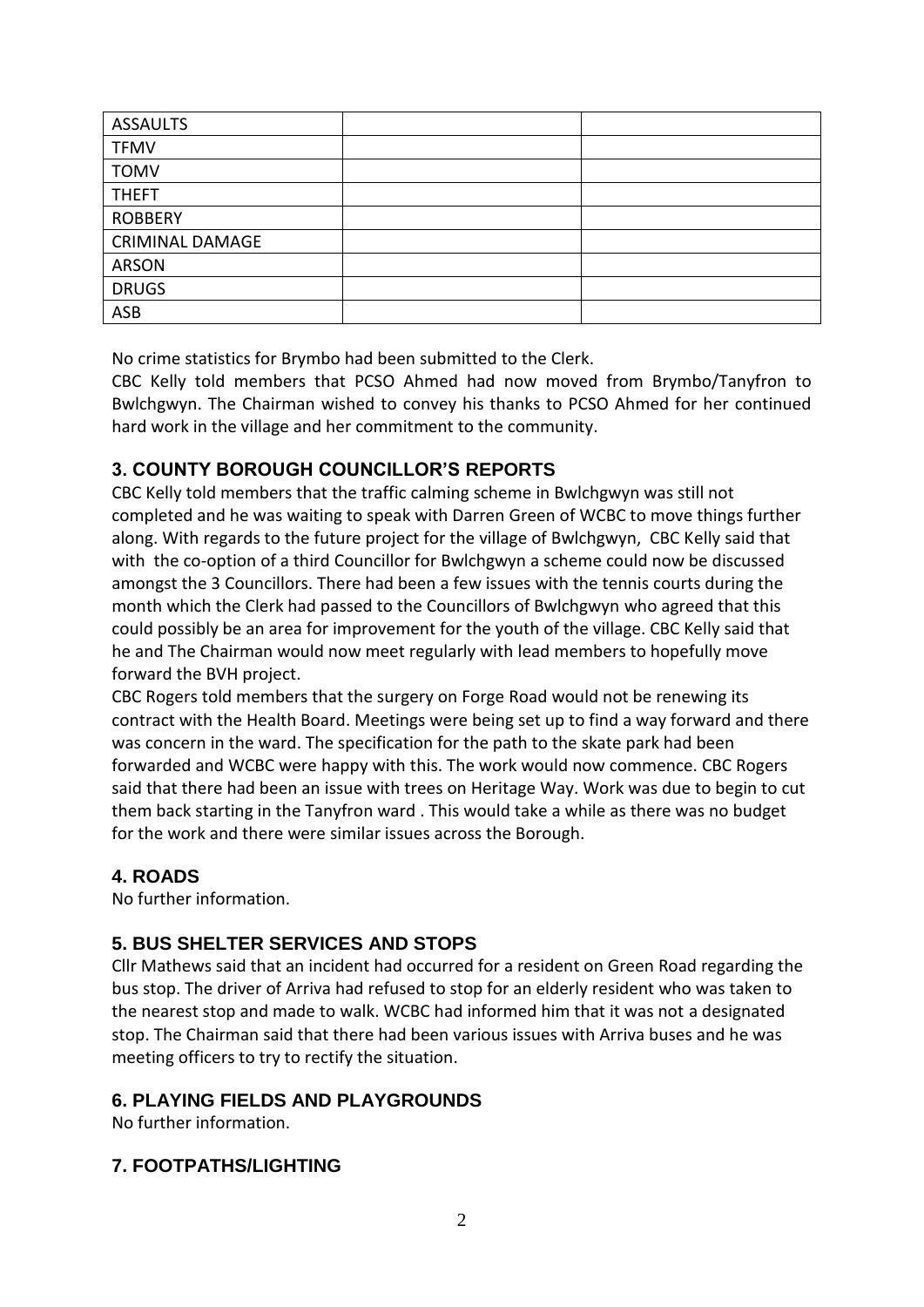The Chairman said that he had received a revised quote from Jones Lighting with regards to the lamp on Railway Road. The quote was £4014.44 Inc. VAT. Cllr Shone asked why the quote had increased by nearly £1000.00 and said that the CC should request an explanation of the cost. Cllr Rawlinson proposed, and Cllr Mathews seconded that the lamp be financed as agreed. Cllr Birch tabled an amendment to the proposal in that an explanation of the increased cost was sought before a decision was made. A vote was taken on the amendment. There were 6 votes in favour. A vote was taken on the proposal. There were 5 votes in favour. The amendment was therefore carried. Cllr Birch asked if there had been any developments with the light that had been disconnected in Tanyfron by contractors. There were complications and Cllr Birch said he would be happy to try to reach an agreement with the maintenance contractors and the landowners. He would also request a quote for the work.

## **8. WAR MEMORIAL**

No further information.

## **9. PLANNING**

VARIATION CONDITION 02 AND REMOVAL OF CONDITION 12 OF PLANNING PERMISSION P/2015/0268 TO SUBSTITUTE APPROVED SITE PLAN FOR AMENDED SITE PLAN AND REMOVE REQUIREMENT FOR THE CONSTRUCTION OF A 2 METRE WIDE FOOTWAY ALONG THE FRONTAGE

LAND EAST OF QUEENS ROAD BRYMBO-No observations.

# **10. DRAFT SLA BETWEEN BCC AND WCBC YOUTH PROVISION**

The Clerk had circulated the draft SLA agreement to all members prior to the meeting. The Chairman had queried the costing and an amendment had been made to the original. The Chairman asked for a youth representative from each ward to act as a liaison between the CC and the CBC. Cllr Prince (Brymbo), Cllr Bassford-Barton (Bwlchgwyn) and Cllr Davies (Tanyfron) volunteered to act along with the Chairman on behalf of the Youth provision for the 3 wards. Cllr Birch proposed and Cllr Ashworth seconded, that the revised SLA agreement be accepted. A vote was taken. All were in favour. CBC Kelly said that the service should be promoted verbally and visually throughout the villages in order that the youths of the 3 wards benefitted fully from the service.

# **11. BWLCHGWYN CO-OPTION**

Two letters of interest had been sent to the Clerk re the Bwlchgwyn vacancy. Both letters were read out to members and both parties were asked to come to the table. Questions were asked of both candidates. A secret ballot was taken and Lynda Steele was voted to serve as the third Community Councillor for the Bwlchgwyn ward. Cllr Steele signed the Declaration of Acceptance of Office .

# **2. CAE MERFYN PLAY AREA QUOTES**

Cllr Birch had taken the three quotes for the play area to the pupils of Ysgol Tanyfron to consider. Key Stage 2 pupils had voted on which quote was preferred. The outcome was that design 1 had 11 votes, design 2 had 5 votes and with a majority of 41 votes design number 3 was the winning one. The Clerk would advise WCBC of the pupils' decision and the work would therefore begin. CBC Kelly told members that there was still a vacancy for a